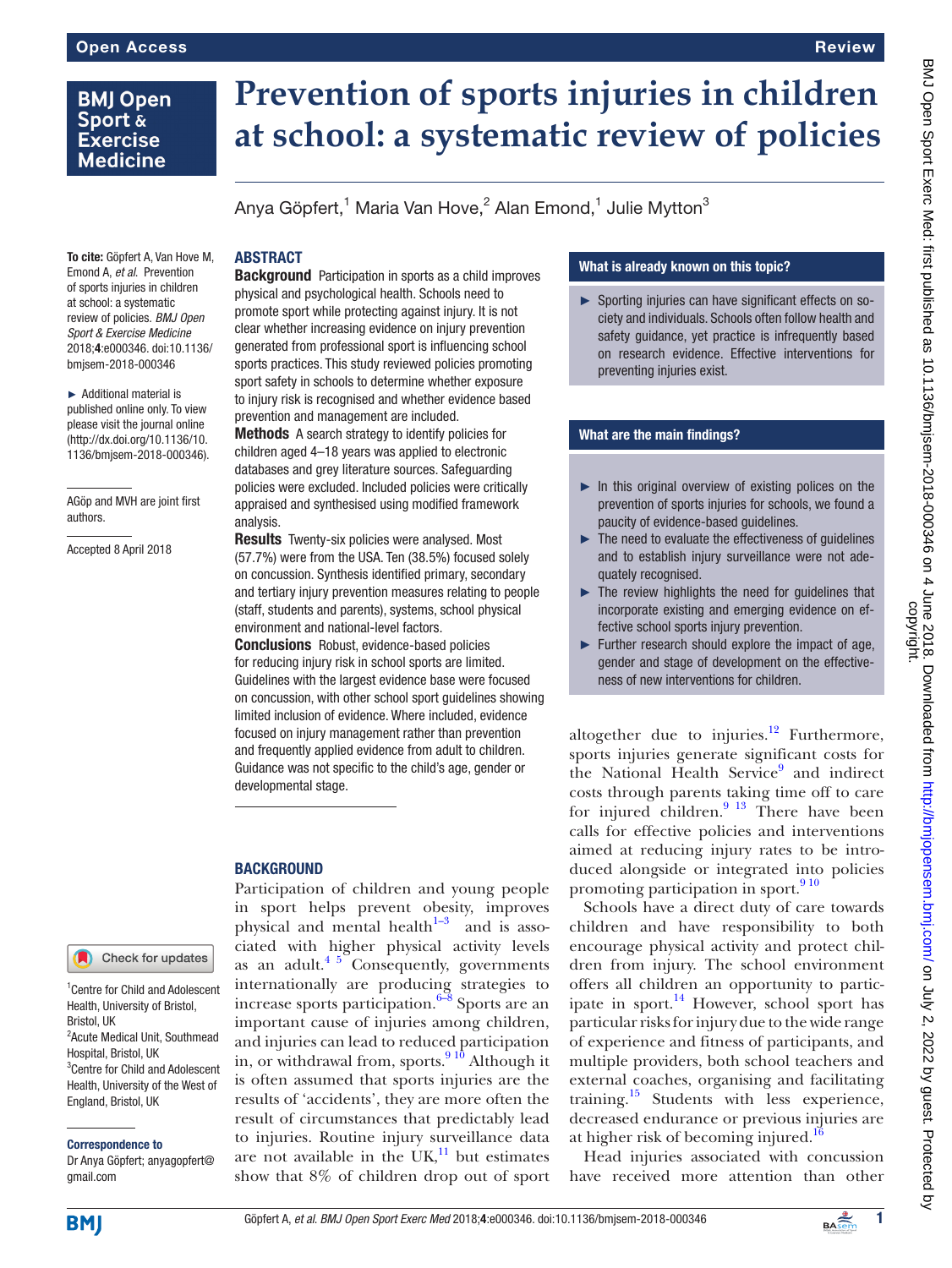sports injuries. Pollock *et al* have argued for greater injury surveillance of concussive injuries to inform policy and practice, highlighting the issue to the public media.<sup>17 18</sup> Increased awareness of chronic traumatic encephalopathy in American football players alerted the rugby game to the risks of concussion. There has been a resultant increase in concussion guidelines in UK rugby.<sup>19</sup> Evidence shows that exercise-based injury prevention schemes for children and adolescents can reduce injury by up to  $46\%,^{10}$  but there is little known about how changes within the professional game have influenced sports undertaken within the school environment.

Schools need clear guidance on how to optimise safe and widespread participation in sports. In the absence of published summaries of policies available for schools to help them provide safe sports for children, we undertook a study to systematically identify and review policies, guidelines and consensus statements designed to enable schools to deliver school sports safely. This review aimed to better understand the extent to which such policies are informed by the scientific evidence base and to identify areas for focused research and policy improvements.

## **METHODS**

## Inclusion criteria

Policies, guidelines and consensus statements on school sport injury prevention were all eligible for inclusion. To improve sensitivity of the search strategy, all terms were used to identify any document that may provide guidance for schools and were not primary research intervention studies. Policies, guidelines and consensus statements (hereafter referred to as 'guidelines' as this was the most common document type included) focusing on sports for children aged 4–18 years undertaken as a compulsory part of the school curriculum and that reported actions to enable the reduction and/or monitoring of physical sports-related injuries were included. We sought guidelines aimed at professionals working in either state or private schools that addressed injury risks across a range of different sports. All-age guidelines (ie, adults and children) were included provided child-specific recommendations were available or could be extracted separately.

#### Exclusion criteria

We excluded guidelines published before 1990, the year the National Curriculum was introduced in Great Britain $^{20}$  to ensure that guidelines were relevant within the current school environment. An English language restriction was applied. Exclusions included guidelines focusing on safeguarding as these were outside the scope of the review and older versions of current guidelines in order to avoid duplication of findings. In addition, guidelines specifically written to optimise clinical care pathways were excluded as these are not applicable within schools. Guidelines focusing on only one sport, such as the 'Headcase' resources from Rugby England, $21$  were also outside

the scope of the review as we focused on guidelines for school sports generally.

# Search strategy

A search strategy was developed in Embase, adapted for nine other electronic databases (see [online supplemen](https://dx.doi.org/10.1136/bmjsem-2018-000346)[tary appendix 1](https://dx.doi.org/10.1136/bmjsem-2018-000346)) and incorporated published search filters where possible. The following databases were searched between August and October 2016: Embase (1974–2016), MEDLINE (1980–2016), Social Policy and Practice (1981–2016), Sports Discus (1990–2016), Cumulative Index to Nursing and Allied Health Literature (1982–2016), Educational Resources Information Center (1980–2016), Physiotherapy Evidence Database (1980–2016), Cochrane Database of Systematic Reviews (1980–2016), Evidence for Policy and Practice Information and Co-ordinating Centre (1990–2016) and Safety Lit (1990–2016). A comprehensive grey literature search was developed that included searching reference lists of included guidelines, proceedings of injury conferences and websites of relevant UK Government, sports and non-governmental organisations. To identify grey literature from other Organisation for Economic Co-operation and Development (OECD) countries, we searched the internet using the terms 'country name' and 'safe school sports' or 'sports injury prevention' [\(online supplementary appendix 2](https://dx.doi.org/10.1136/bmjsem-2018-000346)).

Titles and abstracts of potentially eligible documents were screened to identify guidelines meeting inclusion criteria. Full texts were obtained where necessary. Guidelines of uncertain eligibility were discussed within the research team. Authors were contacted for clarification where possible. The initial list of included guidelines was reviewed by two independent expert contacts; no omissions or additional texts were identified. The Preferred Reporting Items for Systematic Reviews and Meta-Analyses (PRISMA) guidelines for reporting systematic reviews were followed.<sup>[22](#page-6-14)</sup>

#### Quality appraisal

Guidelines meeting all inclusion criteria were quality appraised against seven criteria using a modified TAPUPAS framework, $23^{24}$  which enabled a maximum score of 21 [\(online supplementary appendix 3](https://dx.doi.org/10.1136/bmjsem-2018-000346)). All guidelines were scored by AG, and quality scores were independently verified by JM. Guidelines scoring below 11 were deemed to be at higher risk of bias and were discussed with all authors before exclusion from the synthesis. If guideline development methods were poorly reported, authors were emailed, and the quality score was adjusted if additional methods were supplied.

## Analysis

Synthesis was achieved using a modified framework analysis method developed from the framework analysis described by Brunton  $et \t a t^{25}$  and modified to fit the context considering key injury prevention opportunities identified by Dougherty.<sup>[15](#page-6-7)</sup> The framework consists of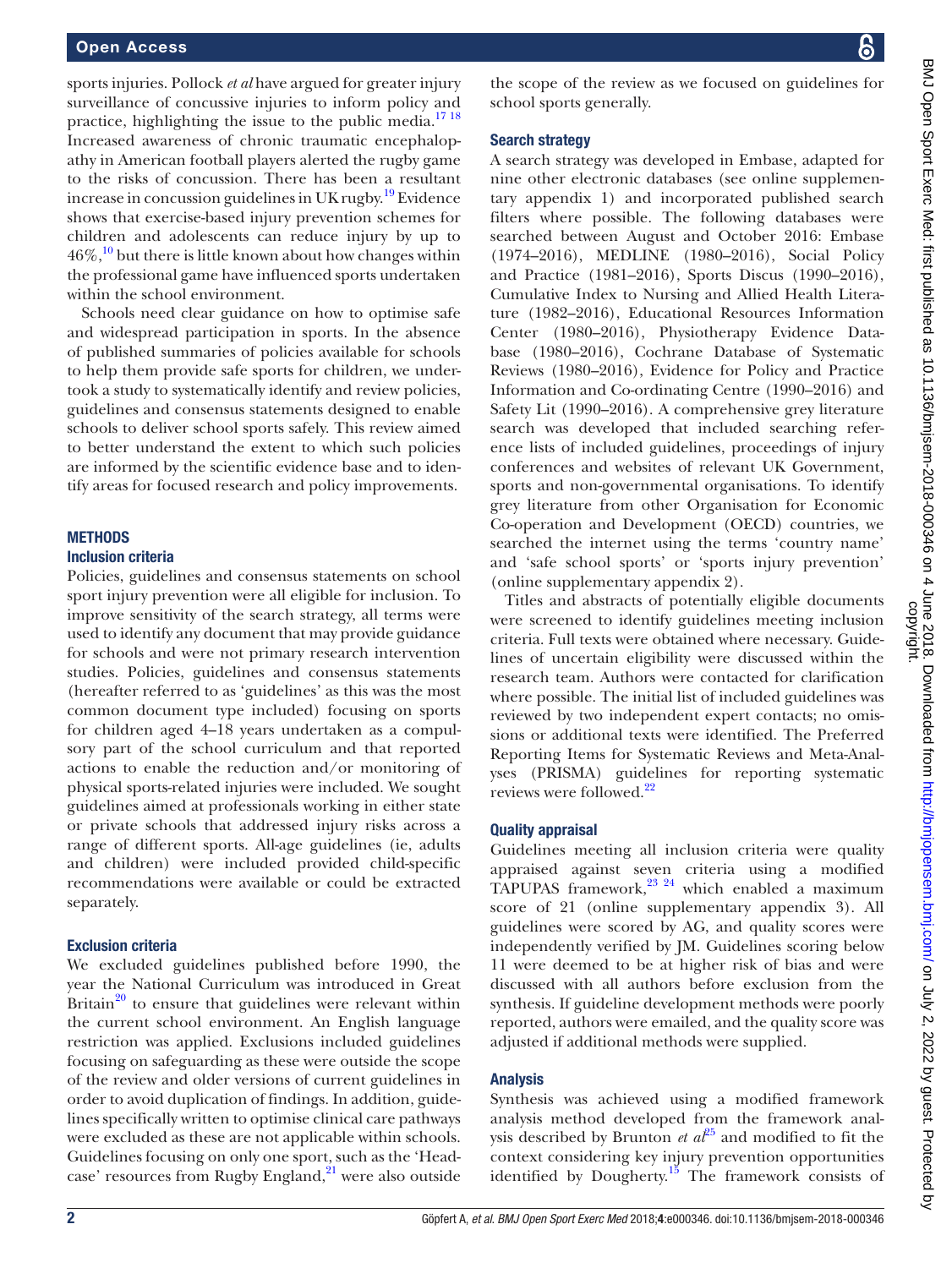

Figure 1 PRISMA flow diagram illustrating identification of included guidelines. PRISMA, Preferred Reporting Items for Systematic Reviews and Meta-Analyses.

primary (reduction of injury risk/prevention of injury event), secondary (minimisation of injury sustained) and tertiary (minimisation of impact from injury) prevention measures classified into people factors (staff, students and parents), system factors, school physical environment factors and national-level factors. AG coded all included guidelines. Fifteen per cent were double coded by MVH to ensure consistency in application of the coding framework.

# Findings

A total of 27 policies, guidelines and consensus statements were identified meeting the inclusion criteria [\(online supplementary appendix 4](https://dx.doi.org/10.1136/bmjsem-2018-000346)). One document was excluded due to a quality score of 10. Of the remaining 26 documents, the majority were described by authors as guidelines  $(n=21)$ ,  $26-46$  with two position statements, $4748$  one policy $49$  and two consensus statements.<sup>50 51</sup> See [figure](#page-2-0) 1 for PRISMA diagram.

Guidelines were heterogenous with regards to scope, length (2–500 pages), level of detail reported, country of origin and methods of development. Four guidelines specifically referred to physical education classes,  $26-28.4452$  with six broadly covering safe sports in the

<span id="page-2-0"></span>school environment.<sup>29–32</sup> <sup>38 49</sup> Three guidelines produced by the National Athletic Trainers Association in the USA focused only on emergency planning, 'accountability for the management of emergencies'.  $3\frac{3}{4}$   $35\frac{50}{8}$  Sixteen guidelines included guidance on prevention of concussion and were therefore afforded a concussion-specific analysis.

Guidelines originated from the USA  $(n=15)$ ,<sup>29 31–38 43 45–48 50</sup> the UK  $(n=3)$ ,<sup>26 39 40</sup> Canada  $(n=5)$ ,<sup>[27 28 41 42 44 52](#page-7-5)</sup> Australia (n=1),<sup>30</sup> New Zealand (n=1)<sup>49</sup> and one international consensus statement.<sup>51</sup> Documents were produced by national professional associations  $(n=9)$ ,  $^{26\,31\,33-36\,46\,47\,50}$  health organisations  $(n=5)$ ,  $^{30\,37\,38\,43\,48}$ national sports organisations  $(n=3)$ ,  $323940$  research organisations  $(n=2)$ ,  $\frac{4142}{3}$  statutory bodies  $(n=3)$ ,  $\frac{294549}{3}$  non-profit organisations  $(n=3)^{27}$   $28^{244}$   $52^{244}$  and one international consensus statement, $51$  Guidelines used a range of methods, including literature review and expert consultation  $(n=12)$ ,  $^{29\,33-36\,41\,42\,45\,46\,48\,50\,51}$  expert consultation and case law review  $(n=5)^{26-28}$  31 44 52 or expert consultation only  $(n=1)$ .<sup>[40](#page-7-10)</sup> The remaining guidelines did not report methods of development.<sup>30</sup> <sup>32</sup> <sup>37</sup>-<sup>39</sup> <sup>43</sup> <sup>47</sup> <sup>49</sup>

[Table](#page-3-0) 1 illustrates key findings in the framework analysis. Consistent recommendations to reduce injury risk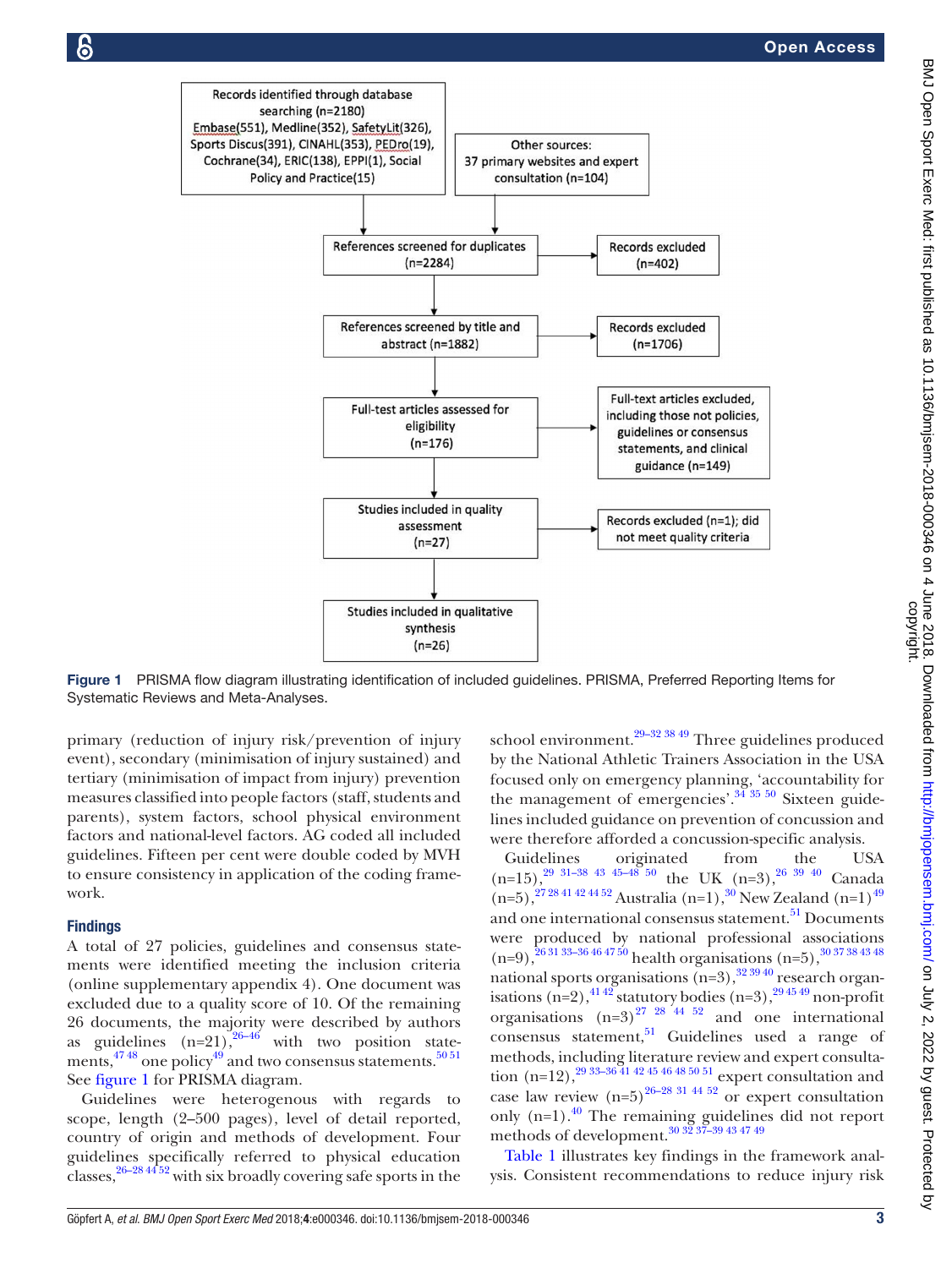| <b>Level of intervention</b>           | Primary<br><b>Modifying risk factors</b><br>associated with injury event<br>occurrence                                                                                                                                                                                                                                                                                                       | <b>Secondary</b><br>Reduces the severity of an<br>injury should an injury event<br>occur                                                                                                                                                                                                    | <b>Tertiary</b><br><b>Optimal treatment and</b><br>rehabilitation following injury                                                                                                                                     |
|----------------------------------------|----------------------------------------------------------------------------------------------------------------------------------------------------------------------------------------------------------------------------------------------------------------------------------------------------------------------------------------------------------------------------------------------|---------------------------------------------------------------------------------------------------------------------------------------------------------------------------------------------------------------------------------------------------------------------------------------------|------------------------------------------------------------------------------------------------------------------------------------------------------------------------------------------------------------------------|
| Staff/teacher factors                  | Appropriately<br>qualified $(n=22)$ .<br>$\blacktriangleright$ Rules in place for<br>appropriate behaviour<br>in sessions ( $n=2$ ) and<br>supervision levels (n=9).<br>Advanced planning of<br>sessions including warm-<br>up. Cool-down (n=3) and<br>appropriate progression. <sup>6</sup><br>$\triangleright$ Sessions appropriate for<br>participants age, fitness<br>and ability (n=6). | $\triangleright$ Staff adequately trained in<br>first aid $(n=24)$ .<br>Sport teachers ( $n=7$ ) and<br>other school staff (n=4)<br>trained to recognise and<br>manage concussion.<br>$\blacktriangleright$ Rules for activities and<br>behaviour during sessions<br>are enforced $(n=2)$ . | $\triangleright$ Staff aware of how to<br>safely return students to<br>activity after injury (n=5),<br>including concussion<br>$(n=12)$ .<br>Return to Learn' plans<br>for students following<br>concussion $(n=11)$ . |
| System factors                         | $\blacktriangleright$ Guidelines in place to<br>ensure staff are aware of<br>students' medical history<br>$(n=9)$ .<br>$\blacktriangleright$ Planning for extreme<br>weather (mostly heat<br>exhaustion) $(n=12)$ .<br>$\blacktriangleright$ Processes established<br>for injury prevention,<br>for example, matching<br>players by weight and<br>height (n=5).                              | $\blacktriangleright$ Emergency action<br>planning in place (n=9).<br>$\triangleright$ Schools to have<br>automated emergency<br>defibrillators (n=3).                                                                                                                                      | $\triangleright$ Structures in place to<br>establish return to learning<br>and activity protocols<br>with relevant parties for<br>concussive injuries (n=12).                                                          |
| Child and/or parent factors            | $\blacktriangleright$ Preparticipation<br>examinations $(n=8)$ .<br>$\triangleright$ Safe attire during sessions<br>$(n=2)$ .                                                                                                                                                                                                                                                                | $\triangleright$ Child (n=9) and parent<br>(n=8) education on<br>concussion recognition.                                                                                                                                                                                                    | $\triangleright$ Child (n=9) and parent<br>education ( $n=8$ ) on<br>safe return to activity<br>and learning following<br>concussion.                                                                                  |
| School physical environment<br>factors | $\blacktriangleright$ Regular inspection of<br>facilities to identify and<br>remove hazards (n=8).<br>$\blacktriangleright$ Provision and use of<br>fitted, well-conditioned,<br>protective equipment<br>$(n=5)$ .                                                                                                                                                                           | $\blacktriangleright$ Use of protective<br>equipment (n=5).                                                                                                                                                                                                                                 |                                                                                                                                                                                                                        |
| National factors                       | $\blacktriangleright$ Injury surveillance (n=2).                                                                                                                                                                                                                                                                                                                                             | Legislation and policies<br>regarding rule changes<br>$(n=5)$ .                                                                                                                                                                                                                             |                                                                                                                                                                                                                        |

<span id="page-3-0"></span>**Table 1** Injury and injury event prevention methods reported across >1 guideline

Prevention

An empty cell indicates that no guideline referred to a strategy for this section. Individual rows within the table show related areas for prevention.

n, number of guidelines.

included the need for appropriately trained staff and sessions that include a warm-up, cool-down and skills progression (through both the session and the season) appropriate to the level of the participants. Little evidence was referenced to support these recommendations.

Two themes cut across more than one source, or level of prevention: distribution of responsibilities for injury prevention and emergency planning.

The responsibility for sports injury prevention varied throughout the included guidelines. Nine documents recommended that staff should be aware of students' medical histories with either parents or teachers responsible for providing the information.<sup>27</sup>  $^{28}$   $^{30-32}$   $^{35}$   $^{37}$   $^{38}$   $^{50}$ Furthermore, there is inconsistency between guidelines as to who is responsible for providing personal protective equipment with schools  $(n=3)^{29}$   $^{35}$   $^{38}$  or parents  $(n=1)^{32}$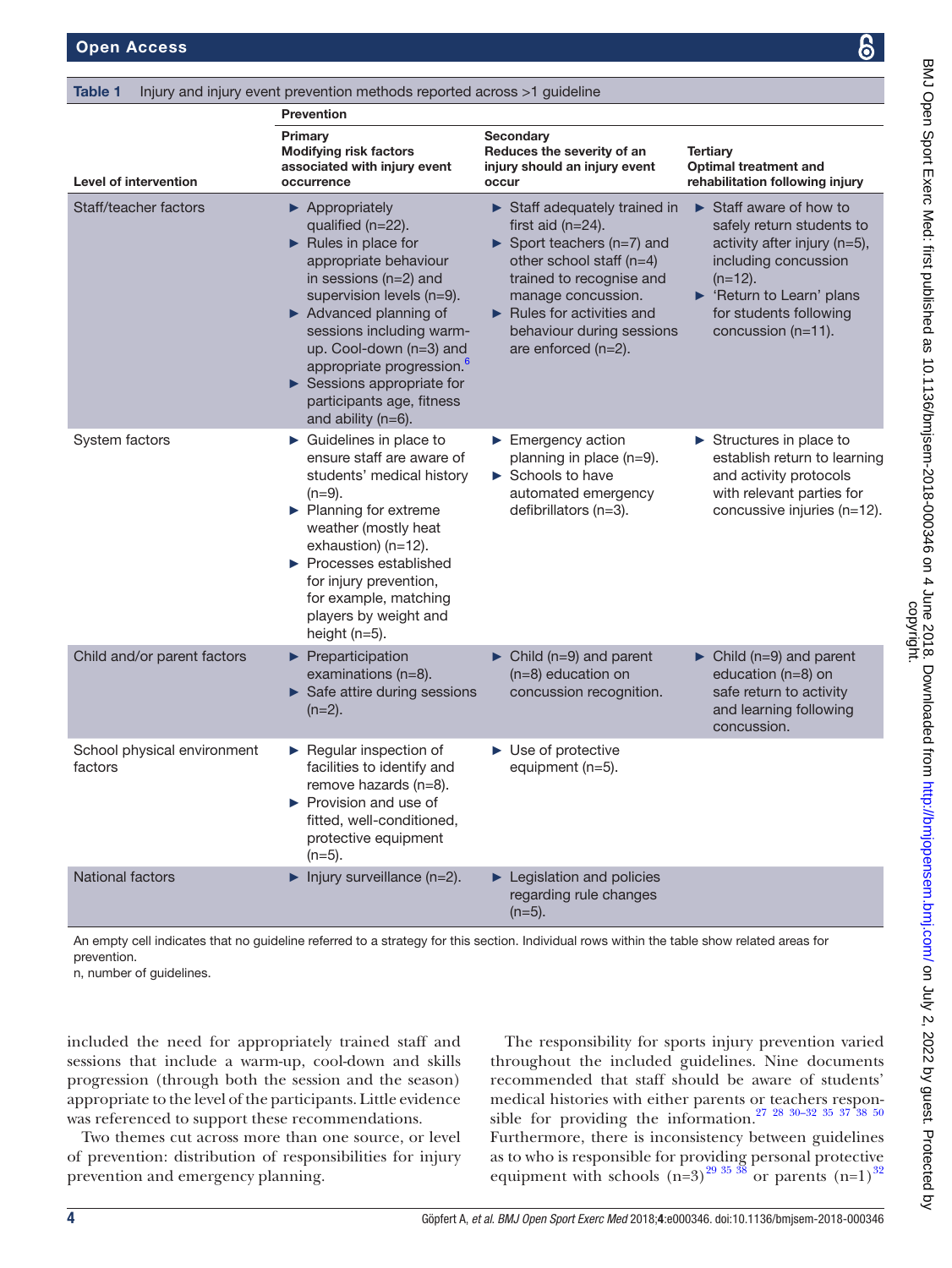suggested. However, some guidelines are vague with no specific responsibility attributed for these roles.

Nine guidelines made recommendations for emergency planning. The common themes for a successful emergency action plan included developing the plan in conjunction with schools, teachers and local emergency services  $(n=7)$ , <sup>27 28 33–35 47 49</sup> communicating and distributing the plan to all stakeholders  $(n=5)^{30\,32\,34\,35\,49}$  and including regular staff education of management of an emergency (n=4).  $32\frac{34\frac{35\frac{49}{2}}{2}}{2}$ 

### Concussion

A concussion-specific analysis was completed as this was the topic with most evidence for policy. Ten guidelines referred solely to concussion[,39–46 48 51 52](#page-7-11) with a further six guidelines referring to aspects of concussion prevention, identification and management.<sup>26 29-32 35</sup> Some guidelines contained  $1-2$  sentences on concussion,  $30\,32$  where others were entire guidelines focusing on only one aspect such as safely returning children to school or activity after concussion.[41–43](#page-7-9)

There is consensus that there should be immediate removal from play of any participant with suspected concussion and that any child with a suspected concussion should not return to play that day  $(n=13)$ .<sup>[26 29–32 35 39 40 44–46 48 51 52](#page-6-17)</sup> Seven guidelines discuss the use of specific assessment tools for players with suspected concussion including Maddock's questions,<sup>[39](#page-7-11)</sup> Standardised Assessment of Concussion  $(SAC)$ ,  $48$  Balance Error Scoring System (BESS), <sup>[48](#page-7-12)</sup> Sport Concussion Assessment Tool  $3$  (SCAT3),  $3^{5}$  Sensory Organisation Test (SOT),<sup>[48](#page-7-12)</sup> Post-concussion Scale<sup>48</sup> and a graded symptom checklist[.48](#page-7-12) It was outside the scope of this review to analyse these tools.

Regarding returning to learning and activity after concussion, most guidelines detailed the need for individualised return to learning  $(n=10)^{26}$  32 39-41 43-46 51 52 and return to activity  $(n=13)^{26}$   $29\overline{\smash)39}$   $32\overline{\smash)35}$   $39\overline{\smash)40}$   $42-46\overline{\smash)48}$   $51\overline{\smash)52}$  plans for children with concussion, developed jointly between parents, medical staff and school staff. Return to any activity was not recommended until return to learning had been completed.<sup>[26 39 40 42 51](#page-6-17)</sup>

**Return to Learning** Step 1: Brain rest - no school Step 2: Preparing to return to school Step 3: Back to school, modified timetable Step 4: Return to full school days, 4-5 days a week Step 5: Full return to learning

A five-step plan was commonly recommended for return to learning, and a six-step plan for return to activity (see [figure](#page-4-0) 2). DeMatteo *et al*<sup>s41</sup> protocol was the only guideline to limit step 1 to 2 weeks due to risk of depression for children kept away from school.

The most frequently recommended method for the primary prevention of concussion was education  $(n=10)^{31\,35\,39\,42-46\,48\,51\,52}$  'education of athletes, colleagues and the public is the mainstay of progress in (the field of concussive injury)'.[51](#page-7-7) Additional primary prevention methods include rule changes and adherence to rules during games. There is consensus among guidelines that equipment such as helmets are not universally protective against concussion (n=6)[.35 44–46 48 51 52](#page-7-13)

Two physical education specific guidelines<sup>26 44</sup> recommended that schools develop a concussion policy or incorporate concussion policy into existing head injury policies. Two guidelines recommend surveillance of sports injuries among children.<sup>[45 48](#page-7-15)</sup>

### **DISCUSSION**

#### Main findings of this study

This review identified 26 school sports injury prevention guidelines that met our inclusion criteria. A range of primary, secondary and tertiary injury prevention activities and interventions were identified, and the degree to which identified activities were supported by other existing evidence varied.

First, few guidelines referenced original scientific research to support their recommendations. Concussion-specific guidelines are however better supported by evidence than other guidelines. Nevertheless, many included guidelines make assumptions for children based on evidence generated from adults. Therefore, the overall quality of evidence used to generate guidelines was considered to be poor. For example, with regards to concussion, the biochemistry of a developing brain is different from an adult brain, and children are more susceptible to physical trauma.<sup>53</sup> Although there are likely to be similarities in effective injury prevention across age groups, additional research specifically for children is required in order to establish the efficacy of interventions

**Return to Activity** Step1: Complete rest Step 2: Light Exercise Step 3: Individual sport-specific activity Step 4: Sport specific practice, no contact Step 5: Sport specific practice, with contact Step 6: Full return to Activity

<span id="page-4-0"></span>Figure 2 A typical return to learning and return to activity plan.<sup>38 39</sup> At each stage a child should be symptom free for 24 hours before progressing to the next stage.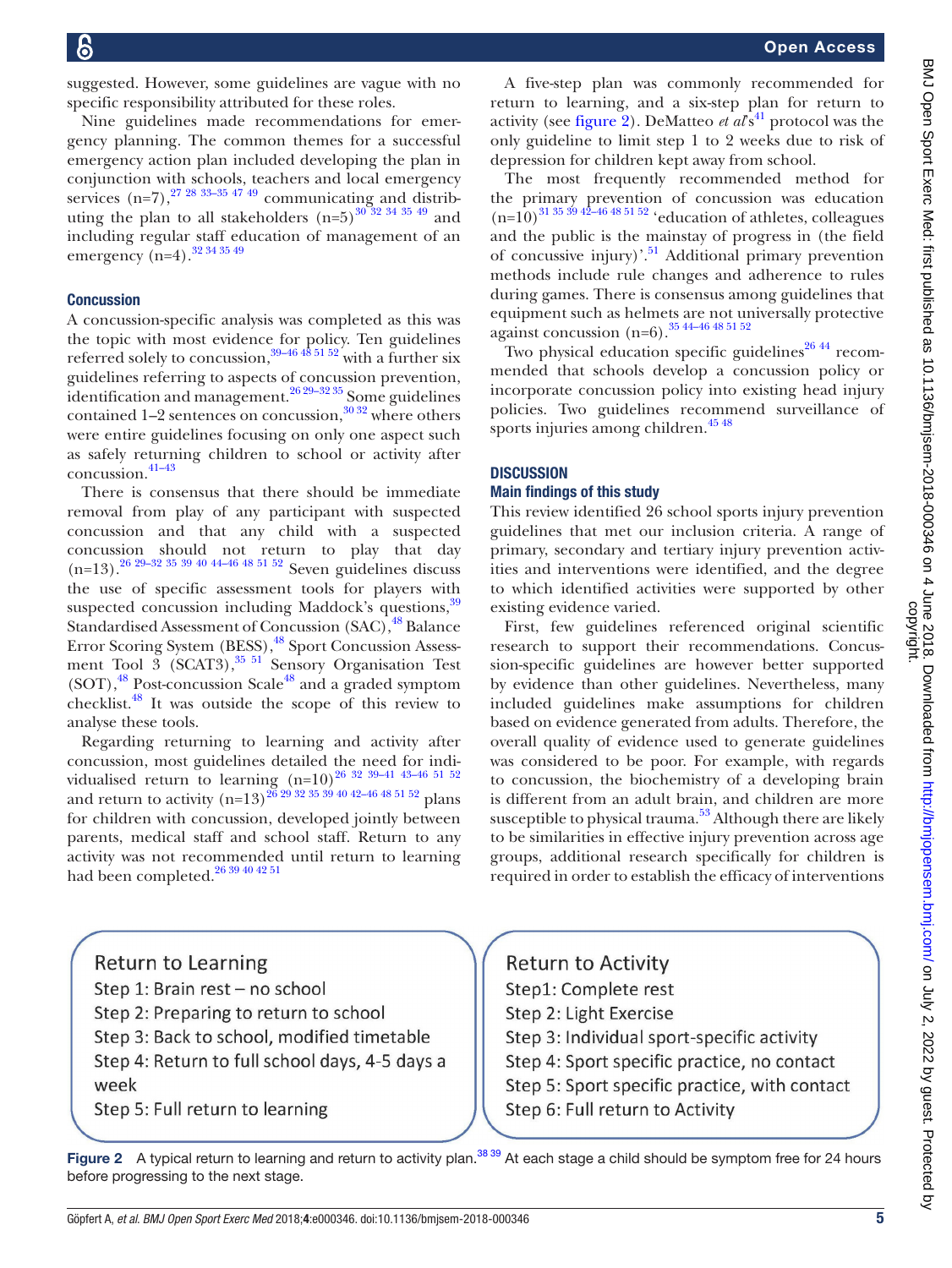with children and whether alternative interventions may be required.

Preparticipation examinations and introducing defibrillators at schools were suggested in guidelines from the US guidelines. UK guidelines did not advise preparticipation examinations, in line with UK Screening Committee recommendations.<sup>54</sup> UK guidelines also did not advise defibrillators in schools; recent guidance from the Department of Education (UK), however, encourages schools to purchase automated external defibrillator  $(AEDs).<sup>55</sup> Currently, the specific benefit of AEDs in school$ settings is unclear and needs further research to establish for whom, and in what circumstances, the presence of AEDs in school settings are an effective intervention.

Primary prevention measures were commonly reported including rule changes for specific sports, the use of protective equipment and education of involved stakeholders. Education, involving families and school staff, is the most commonly mentioned primary prevention intervention. The evidence reviewed in this study supports the use of education as a prevention measure for sports injury. Nevertheless in the UK, clear guidance on who is responsible for providing such education, and to whom it should be offered, needs to be developed. Guidelines would be strengthened by referencing of research evidence underpinning prevention recommendations. Further comprehensive evaluation of the most effective education content and strategies is also necessary.

There is evidence that rule changes, such as mandatory use of protective equipment or rules limiting dangerous play, are an effective method of primary prevention; Vriend *et al* identified that over 75% of rule change studies reported a significant effect on injuries.<sup>56 57</sup> Yet, this is only mentioned in a few of the included guidelines in this review. Vriend *et al*<sup>[56](#page-7-20)</sup> identified a paucity of research on rule-change interventions (14 studies) compared with other sports injury prevention interventions, which is likely to have contributed to infrequency of reporting the potential value of rule changes within school guidelines. Therefore, the effectiveness of rule change would be an area for further focus in developing future guidelines for preventing injury in school sport.

Helmets are an example of protective equipment, which is recommended in some included guidelines. The effectiveness of helmets for prevention sports injuries including concussion remains unclear, and even if helmets are effective protection in one sport, this evidence may not be applicable to other sports. Much of the evidence on helmet use is generalised from adult professional American football. In addition, the positive effects of protective equipment may be outweighed by concurrent riskier behaviour patterns. Further research is needed to evaluate the degree to which 'risk compensation' (ie, risky behaviour among children and adolescents once wearing helmets) influences their likelihood of concussion. $51$  Evidence generated with children within the UK context is required to ensure findings can be generalised to across school sports policies.

Secondary and tertiary measures to prevent and mitigate consequences of injuries are discussed throughout the studied guidelines. Effective first response to injury is likely to minimise the short-term and longer term consequences of injuries for players. First aid training is commonly mentioned in guidelines, but there was insufficient detail to compare recommendations across guidelines, and recommendations were poorly referenced with research evidence. Sideline concussion assessment tools are often recommended for triaging concussive injuries. Guidelines lack consensus on which tools are appropriate for assessing children (as opposed to adults), or on which tools are suitable for use by non-clinicians. Therefore, guidelines for schools should include guidance on the use of suitable concussion assessment tools[.58](#page-7-21)

There were three guidelines specifically focusing on tertiary prevention such as return to learn and return to activity plans following concussion. $41-43$  We did not identify guidance for returning to activity after other common sports injuries such as sprains or fractures. The New Zealand government health and safety policy<sup>49</sup> reviewed in this study provides broad guidelines for schools and could provide a model for other governments. The policy includes guidance on managing the risk of sport provided by multiple providers, checklists for event organisation and guidance for the head-teacher specifically relating to national law. Principles for safe return to sport after any injury type could be included in such a policy. There was no mention of monitoring the efficacy of the policy, a component that should be inherent to all such policies so that effective injury prevention strategies can be identified.

Clearly defining roles and responsibilities is a key component of effective policy making $59\,60$  yet was lacking in the reviewed guidelines. Not defining these roles in injury prevention risks a lack of accountability for safety initiatives. The lack of accountability in the UK has been acknowledged, and the government is currently drafting 'duty of care' guidance for sport. The content and how this guidance may be applied to schools remains to be seen.

Only two guidelines $45$ <sup>48</sup> included a recommendation for injury surveillance. Currently, there is no national data collection of child injuries in the UK. Developing any effective injury prevention strategy requires an understanding of the burden of sports injuries. In turn, this would permit monitoring the effectiveness of interventions or guidelines that have been introduced to reduce injuries. Such a surveillance system should include documentation on the type of injury obtained and the type of sport that caused the injury, as recommended by the  $WHO.<sup>61</sup>$  Effective sports injury prevention in the UK will remain challenging in the absence of effective monitoring systems. We wait with interest to determine the degree to which the Emergency Care Data Set, due for introduction in October 2017, can provide the required level of detail, $6^2$  although recognise that this system will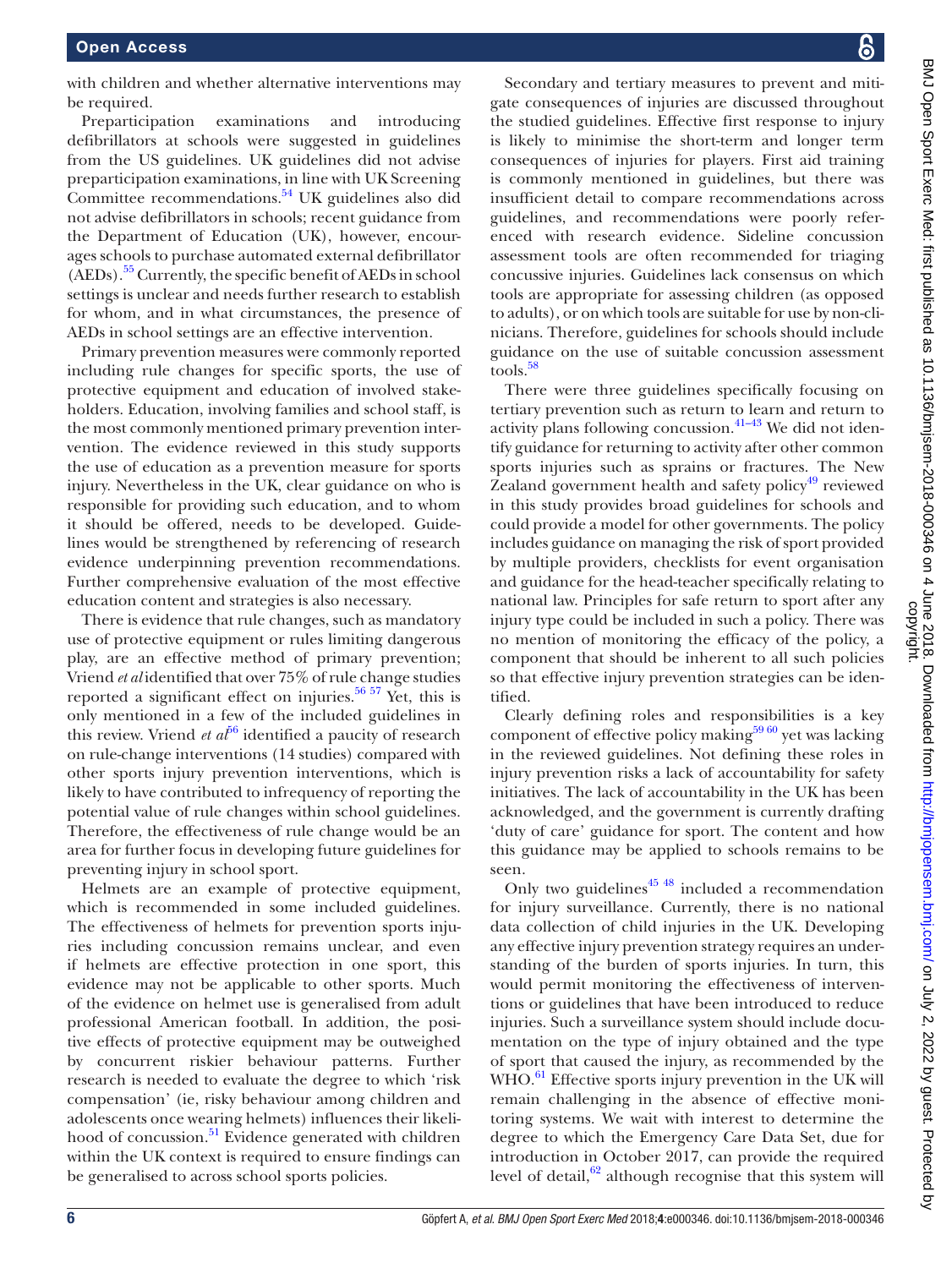only capture injuries presenting to emergency departments.

Finally, none of the included documents acknowledged that there is differential risk between girls and boys for some injuries. New work investigating anterior cruciate ligament injuries is one example for the importance of this<sup>[63](#page-7-25)</sup> and needs to be considered in further research into sports injury prevention and subsequently incorporated into policies and guidelines for schools.

In conclusion, high-quality guidance for schools on this topic is sparse, and we have specified key areas that merit further research and attention. Importantly, interventions such as rule changes, introduced within the last few years in professional and youth games, have not yet been considered in school sport guidelines. The findings of the review have implications for policy, practice and research. A national policy is required specifically for schools, building on recent attention to concussion as a public health problem. Any new policy or guideline must incorporate existing and emerging research on sports injury prevention. In practice, existing guidelines reviewed in this study need to be publicised and adopted by schools. Finally, further research is required to develop an understanding of the effectiveness of child-specific injury prevention interventions. When assessing effective sport injury prevention interventions for children, the age, stage of development and gender of the child must be taken into account.

## **LIMITATIONS**

Despite efforts to develop a comprehensive electronic database and grey literature search strategy, we are aware that further guidelines meeting our inclusion criteria may exist. Polices, guidelines and consensus statements are infrequently indexed in electronic databases making identification challenging. We limited our search to the English language and to OECD countries to identify guidelines with the potential to be relevant in the UK. The heterogeneity of guidelines and policies meant synthesis was limited to narrative process.

Acknowledgements The authors would like to thank Caroline Finch, Keith Stokes, Mike England, Ginny Brunton, Angela James and all the authors of guidelines who assisted with data gathering for the project. This study was conducted by AG as part of a Severn Deanery Foundation Programme Year 2 placement under the supervision of JM and AE and supported by MVH.

Contributors This study was conducted by AG as part of a Severn Deanery Academic Foundation Programme Year 2 research placement under the supervision of JM and AE and supported by MvH.

Funding The authors have not declared a specific grant for this research from any funding agency in the public, commercial or not-for-profit sectors.

Competing interests None declared.

Patient consent Not required.

Provenance and peer review Not commissioned; externally peer reviewed.

Data sharing statement There are no unpublished data.

Open Access This is an Open Access article distributed in accordance with the Creative Commons Attribution Non Commercial (CC BY-NC 4.0) license, which permits others to distribute, remix, adapt, build upon this work non-commercially, and license their derivative works on different terms, provided the original work is properly cited and the use is non-commercial. See: [http://creativecommons.org/](http://creativecommons.org/licenses/by-nc/4.0/) [licenses/by-nc/4.0/](http://creativecommons.org/licenses/by-nc/4.0/)

© Article author(s) (or their employer(s) unless otherwise stated in the text of the article) 2018. All rights reserved. No commercial use is permitted unless otherwise expressly granted.

#### **REFERENCES**

- <span id="page-6-0"></span>1. Tandon PS, Tovar A, Jayasuriya AT, *et al*. The relationship between physical activity and diet and young children's cognitive development: A systematic review. *[Prev Med Rep](http://dx.doi.org/10.1016/j.pmedr.2016.04.003)* 2016;3:379–90.
- 2. Loprinzi PD, Cardinal BJ, Loprinzi KL, *et al*. Benefits and environmental determinants of physical activity in children and adolescents. *[Obes Facts](http://dx.doi.org/10.1159/000342684)* 2012;5:597–610.
- 3. Bailey R. Physical education and sport in schools: a review of benefits and outcomes. *[J Sch Health](http://dx.doi.org/10.1111/j.1746-1561.2006.00132.x)* 2006;76:397–401.
- <span id="page-6-1"></span>4. Kjønniksen L, Anderssen N, Wold B. Organized youth sport as a predictor of physical activity in adulthood. *[Scand J Med Sci Sports](http://dx.doi.org/10.1111/j.1600-0838.2008.00850.x)* 2009;19:646–54.
- 5. Telama R, Yang X, Viikari J, *et al*. Physical activity from childhood to adulthood: a 21-year tracking study. *[Am J Prev Med](http://dx.doi.org/10.1016/j.amepre.2004.12.003)* 2005;28:267–73.
- <span id="page-6-2"></span>6. HM Government. *Sporting future: a new strategy for an active nation*. London, UK: HM Government, 2015.
- 7. Buchner DM. The development and content of the 2008 physical activity guidelines for Americans. *[J Phys Educ Recreat Dance](http://dx.doi.org/10.1080/07303084.2014.937176)* 2014;85:13–16.
- 8. Ministry of Education. *Physical activity for healthy, confident kids. Guidelines for sustainabile physical activity in school communities*. Wellington, New Zealand: Ministry of Education, 2007.
- <span id="page-6-3"></span>9. World Health Organisation. *World report on child injury prevention*. Geneva: World Health Organization, 2008.
- <span id="page-6-11"></span>10. Rössler R, Donath L, Verhagen E, *et al*. Exercise-based injury prevention in child and adolescent sport: a systematic review and meta-analysis. *[Sports Med](http://dx.doi.org/10.1007/s40279-014-0234-2)* 2014;44:1733–48.
- <span id="page-6-4"></span>11. National Institute for Health and Care Excellence. *Unintentional injuries: prevention strategies for under 15s. Public Health Guideline [PH29]*. London, UK: NICE, 2010.
- <span id="page-6-5"></span>12. Indriðadóttir MH, Sveinsson Þ, Magnússon KÞ, *et al*. [Prevalence of sport injuries, sport participation and drop out due to injury in young adults]. *[Laeknabladid](http://www.ncbi.nlm.nih.gov/pubmed/26444230)* 2015;101:451–6.
- 13. Abernethy L, MacAuley D. Impact of school sports injury. *[Br J Sports](http://dx.doi.org/10.1136/bjsm.37.4.354)  [Med](http://dx.doi.org/10.1136/bjsm.37.4.354)* 2003;37:354–5.
- <span id="page-6-6"></span>14. Department for Culture Media and Sport. *Creating a sporting habit for life; A new youth sport strategy*. London, UK: UK Government, 2012.
- <span id="page-6-7"></span>15. Mitchell M, Feigley D. The Injury Problem. Dougherty N, *Principles of safety in physical education and sport*. 4th edn. New Brunswick, New Jersey: National Association for Physical Education, Rutgers University, 2010.
- <span id="page-6-8"></span>16. Emery CA. Injury prevention and future research. *[Med Sport Sci](http://dx.doi.org/10.1159/000085396)* 2005;49:170–91.
- <span id="page-6-9"></span>17. Freitag A, Kirkwood G, Pollock AM. Rugby injury surveillance and prevention programmes: are they effective? *[BMJ](http://dx.doi.org/10.1136/bmj.h1587)* 2015;350:h1587.
- 18. Kirkwood G, Hughes TC, Pollock AM. Injury surveillance in Europe and the UK. *[BMJ](http://dx.doi.org/10.1136/bmj.g5337)* 2014;349:g5337.
- <span id="page-6-10"></span>19. England Rugby. Can concussion in rugby be prevented? 2017 [http://www.englandrugby.com/my-rugby/players/player-health/](http://www.englandrugby.com/my-rugby/players/player-health/concussion-headcase/prevention/) [concussion-headcase/prevention/](http://www.englandrugby.com/my-rugby/players/player-health/concussion-headcase/prevention/)
- <span id="page-6-12"></span>20. UK Government. *House of commons; children schools and families committee. National curriculum; fourth report of session 2008-09*. London, UK: UK Government, 2009.
- <span id="page-6-13"></span>21. England Rugby. Concussion-headcase England. 2017 [http://www.](http://www.englandrugby.com/my-rugby/players/player-health/concussion-headcase/management-of-concussion/) [englandrugby.com/my-rugby/players/player-health/concussion](http://www.englandrugby.com/my-rugby/players/player-health/concussion-headcase/management-of-concussion/)[headcase/management-of-concussion/](http://www.englandrugby.com/my-rugby/players/player-health/concussion-headcase/management-of-concussion/)
- <span id="page-6-14"></span>22. PRISMA. PRISMA Ottawa. 2015 <http://prisma-statement.org>
- <span id="page-6-15"></span>23. Gough D, Oliver S, Thomas J. *An introduction to systematic reivews*. London, UK: Sage Publications, 2012.
- 24. Social Care Institute for Excellence. Critical appraisal: assessing research quality: Social Care Institute for Excellence. 2012 [http://www.scie.org.uk/publications/researchmindedness/](http://www.scie.org.uk/publications/researchmindedness/findingresources/assessingresearchquality/index.asp) [findingresources/assessingresearchquality/index.asp](http://www.scie.org.uk/publications/researchmindedness/findingresources/assessingresearchquality/index.asp)
- <span id="page-6-16"></span>25. Brunton G, Dickson K, Khatwa M. *Developing evidence-informed, employer-led workplace health*. London, UK: EPPI-Centre, University College London, 2016.
- <span id="page-6-17"></span>26. The Association for Physical Education and Coachwise Ltd. *Safe practice: in physical education, school sport and physical activity*. UK: The Association for Physical Education and Coachwise Ltd, 2016.